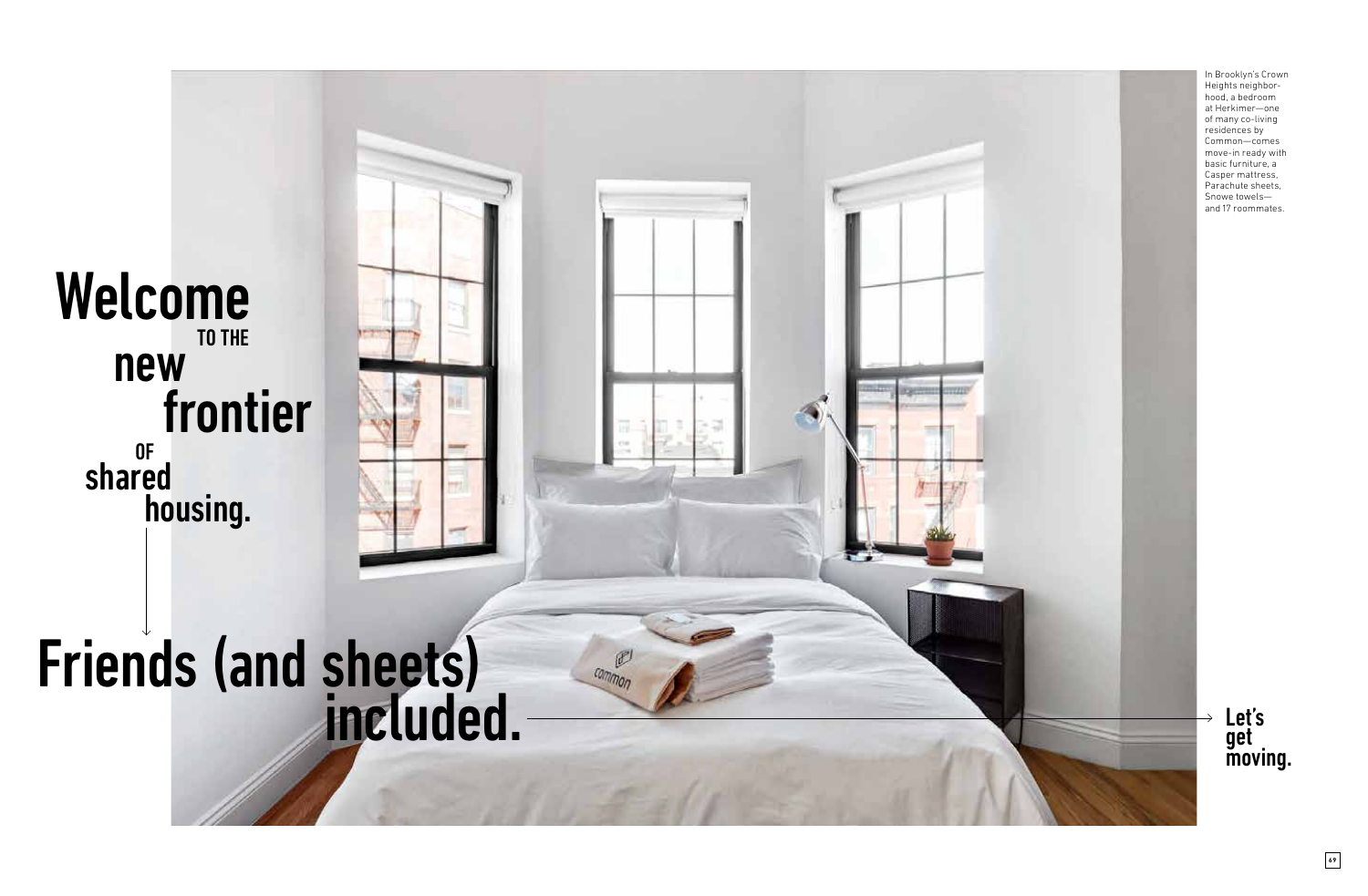## JAMES<br><mark>UX DESIGNER</mark>

 $\longrightarrow$ 

"As the house leader, I facilitate community organizing events and helping new members when they move in. There's a small stipend, but I volunteered to do it because I genuinely like the people I live with."

## <sub>ALEX</sub><br><mark>SOFTWARE DEVELOPER</mark>

"The ability to move seamlessly between Common homes was a big plus for me. It's nice to know that I have the option to switch it up, but the longer I stay here, the more attached I get."

RAYON RICHARDS

## <sub>deedee</sub><br><mark>PUBLICIST</mark>

"I came here sight-unseen from Los Angeles. The whole process took two days: I applied, then I did an interview via FaceTime. When I got here, everything was ready the bed was made, there were hangers in the closet. My Uber pulled up, I unpacked, and I went to sleep. It took… 30 minutes? Driving from the airport to the house took longer than moving in."  $\longrightarrow$ 



put it lightly, complicated. Tumbling into a so-so apartment with strangers you found on Craigslist is an everyday neces sity for many—and even then, the rent is often astronomical.

But imagine this: a bedroom of your own in a fully furnished house that is shared with pre-vetted roommates and perpetually stocked with household basics like co fee, olive oil, paper towels, and trash bags, so you never again have to fight about who bought what the last time. By o fering exactly that, the twoyear-old co-living company Common may well be urban living's closest thing to utopia.

"Roommate living is prevalent all over the world," says Sophie Wilkinson, the head of design and construction at Common. "What's new is addressing it as a company. We take away the nuisance of having roommates so that the people you live with actually add value."